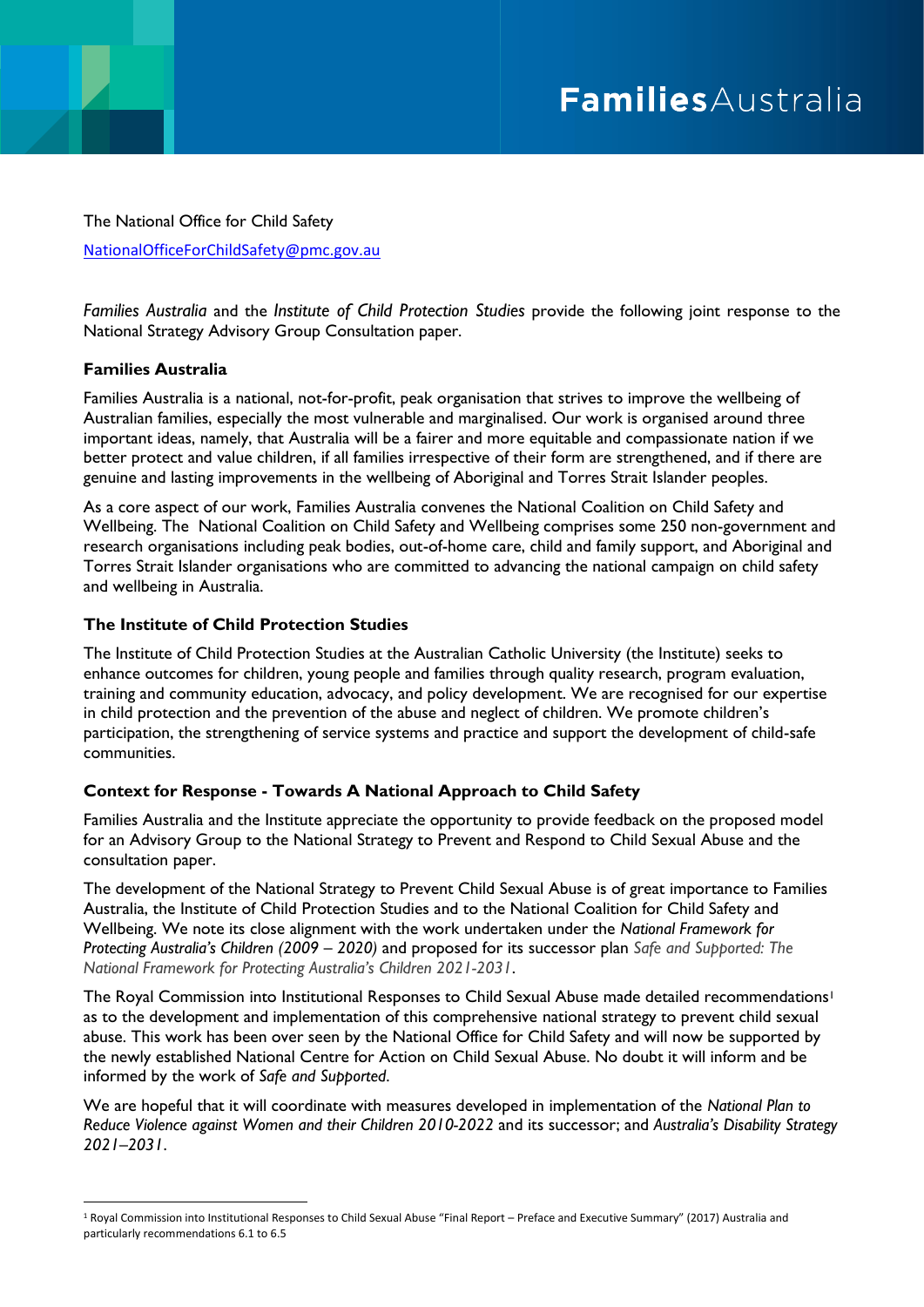We also note the ongoing work in the development and implementation of Child Safe Standards across the country. In order that this work is effective, we believe that the reforms and initiatives should as much as possible be implemented consistently across the nation. The support and leadership of State and Territory Governments will be a critical factor in ensuring the effectiveness of all these initiatives and reform processes.

We note that the Royal Commission also recommended that community awareness and education for children, parents and community members will be critical to increase knowledge and build skills around the prevention of child sexual abuse. Grace Tame has recently reinforced this call with passion in her National Press Club address with Brittany Higgins.

## **Key Messages**

The key messages which we offer and will continue to offer are that:

- The work of creating child safe communities and environments is challenging and requires ongoing and shared commitment. The responsibility for awareness-raising, community education and capacity building should be shared by a broad range of government, statutory agencies, and community organisations.
- Attention should be given to the measurement of the effectiveness of the reforms in preventing child abuse and creating child safe environments.
- We support the development of Child Safe Standards and the National Principles for Child Safe Organisations; and look for an ongoing coordinated national commitment to the implementation of the recommendations of the Royal Commission into Institutional Response to Child Sexual Abuse.

Across the nation, Governments have begun the challenging work of strengthening monitoring and regulation of organisational behaviour and the development of sound preventative practice. This includes the work of creating the culture change necessary to imbed and support respect for children, their experiences and voices and their rights.

#### **Consultation on Proposed Model**

The Institute and Families Australia appreciates the opportunity to comment on the proposed model in a relatively tight timeframe and indicate that we would be happy to continue to discuss our comments in greater detail.

#### **Membership and Coordination**

We would argue for effective representation on the Advisory Group of all priority groups; along with the necessary infrastructure support to ensure that the representative members (or mechanisms) are able to connect and consult effectively with their respective communities. This support must allow for time and access to required information to allow meaningful engagement and participation for each priority group.

We note that *Safe and Supported* has established an Aboriginal and Torres Strait Islander Leadership Group that has oversight of the development and implementation of *Safe and Supported's* Aboriginal and Torres Strait Islander Action Plan. This approach incorporates direct links to *Closing the Gap* targets and partnership arrangements. Further, the Aboriginal and Torres Strait Islander Leadership Group is one of the four bodies of *Safe and Supported's* multi-party governance arrangements.

We would recommend consultation with this group to ensure coordination between work under *Safe and Supported* and the *National Strategy* for the benefit of Aboriginal and Torres Strait Islander peoples. This includes the necessary mechanisms for measurement and accountability that also align with *Closing the Gap* targets and arrangements.

We anticipate that this would require representation across each Group but more critically there should be the necessary infrastructure support to ensure coordination and effective representation.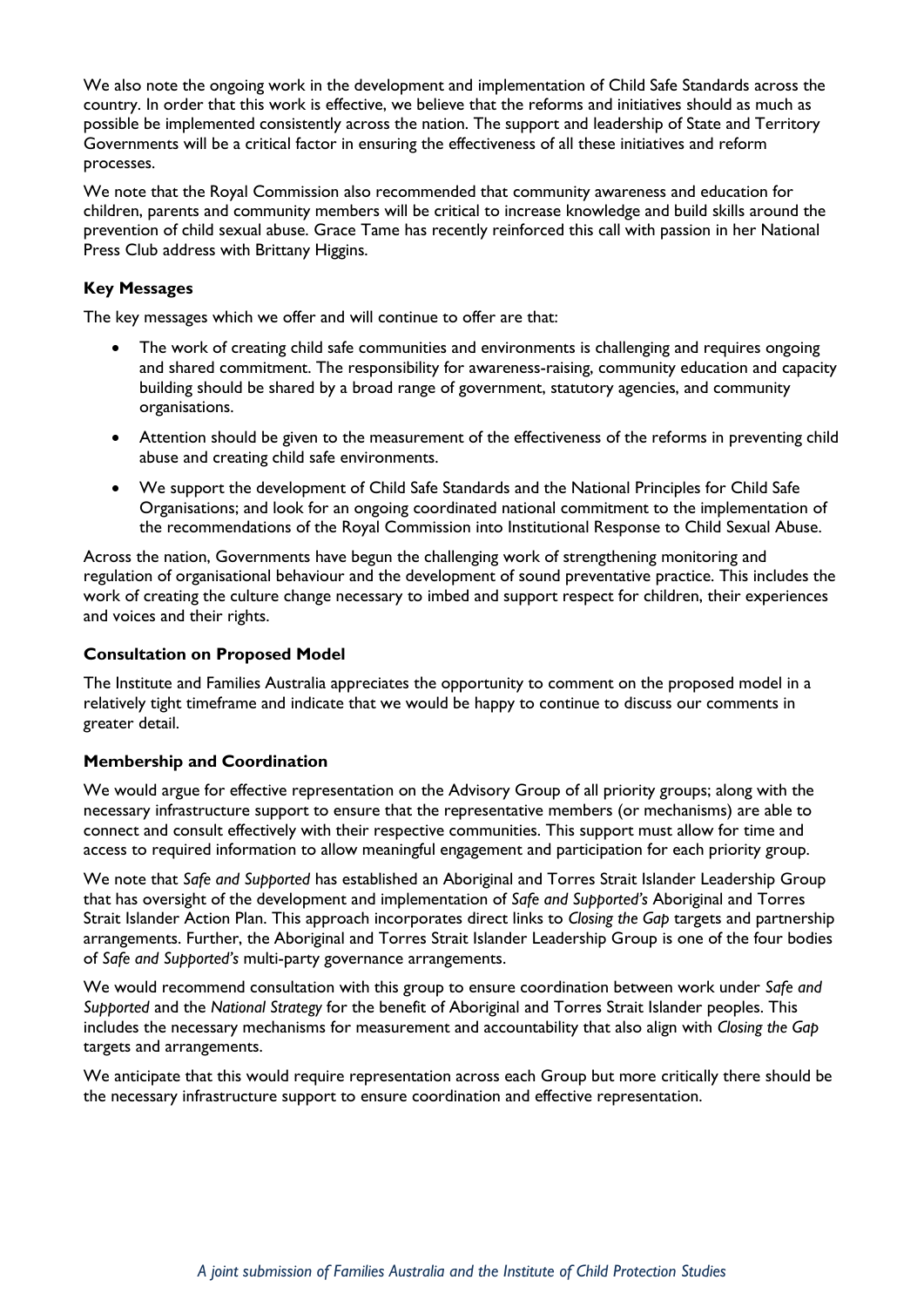## **Representation**

Families Australia has previously advocated for Carers to be included as a critical stakeholder in supporting victims and survivors of child sexual abuse.<sup>2</sup>

Children and young people should be included as a distinct stakeholder group, but they are also represented in each of the identified priority groups. It will be important to ensure children and young people's voices are capable of being included across stakeholder groups. Too often, only adult voices are present.

Given the importance of the work of State and Territory Governments, there should also be strong mechanisms for representation and coordination to provide for their contributions and engagement.

On a more practical note, many of the professionals who are involved in this work (including those who are members of the National Coalition and its leadership) along with their professional expertise, bring 'lived experience' or support for those with 'lived experience' including as adult survivors. This will be well understood by the National Office of Child Safety (and the National Centre) so the use of good consultative practice and pastoral care will bring its own value.

The composition of the advisory group should balance these requirements.

# **Role of Representation**

There should be clear articulation of the limitations and responsibilities of representation. This could include appropriate tools and documentation around guidelines, principles, and protocols. Stakeholders and their groups will often not be familiar with government and bureaucratic processes. Those with lived experiences from priority groups should be involved and supported to contribute to design, implementation and evaluation of activities and strategy.

As referred to above, Advisory Group members must be supported to undertaken consultation whenever possible and appropriate. This can be assisted through the funded work of appropriate support and advocacy groups.

# **Working Groups and Meetings**

We support the strategic use of Working Groups. We would recommend that processes are clear and supported and address issues of remit, timeframe, and support for recording and reporting.

As referred to above, national engagement must be supported. Meeting process must allow for the meaningful engagement and participation of all Advisory Group members. There should be allowance for IT requirements and presentation modes that better support all members to participate (for example, a visual impaired advocate to be provided with a verbal briefing on a visual presentation being made in a virtual meeting).

# **Term & Engagement**

Generally, we support the scope of the term proposed and the use of a public Expression of Interest process. We refer to our previous suggestions for consultation with existing oversight and coordination groups and mechanisms such as the *Safe and Supported* governance mechanisms and the work of the Aboriginal and Torres Strait Islander Leadership Group for *Safe and Supported*.

# **Data Information and Coordination**

Families Australia and the Institute supports ongoing investment and effort to address data gaps across government data and information systems, and data linkage opportunities that could be harnessed to better inform understanding and responses. There are opportunities to existing leverage investments across government system and several national plans and strategies (including the National Framework, National Plan and National Disability Strategy to address these data gaps) that would greatly benefit the National Strategy.

 $^2$  In 2018-19, there were 67,500 substantiations of child maltreatment for 47,500 children. Ten percent of these substantiations were for sexual abuse. 44,906 children were in out-of-home care on 30 June 2019 with 92% in home-based care (including 39% foster care and 52% relative/kinship care). Australian Institute of Health and Welfare 2020. Child protection Australia 2018–19. Child welfare series no. 72. Cat. no. CWS 74: AIHW.